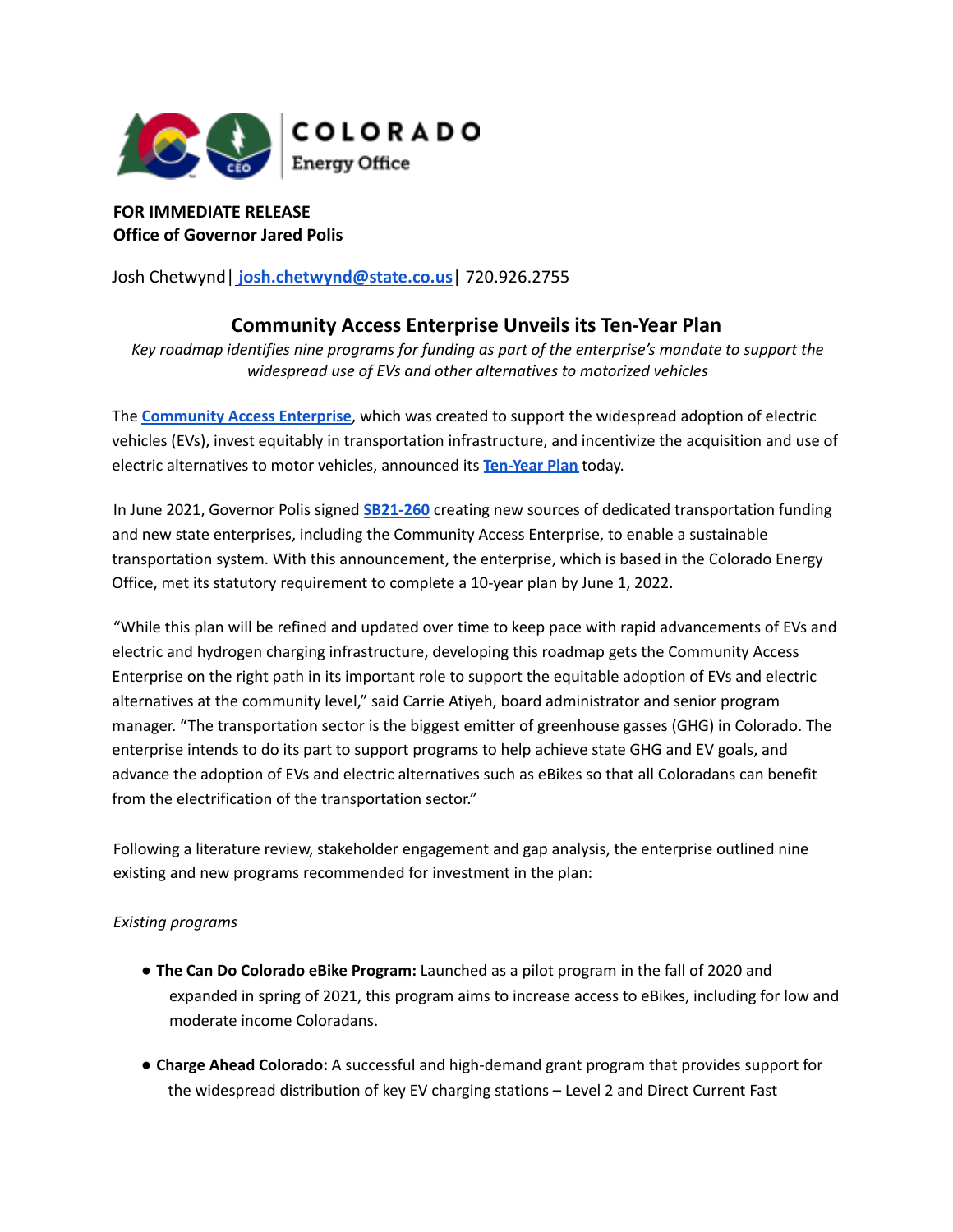Chargers (DCFC) – since 2013.

- **● DCFC plazas and corridors:** These programs are designed to support the strategic deployment of DCFC charging infrastructure. They differ from Charge Ahead Colorado in regards to eligible technology and requirements associated with planning, design, operations and technical/minimum specifications.
- **● Research, technical support and stakeholder engagement**: This funding will primarily focus on specific needs with respect to transportation electrification. With one of the goals of the enterprise to assist disproportionately impacted communities, this investment will also aim to strengthen stakeholder engagement processes as new programs are designed and launched.

## *New programs*

- **The Community Accelerated Mobility Project (CAMP):** A program designed to support communities in meeting a variety of community-defined mobility needs. Community-driven projects with an electric mobility component, including electric carshare, electric vanpool, community ebike share and community charging infrastructure may all be eligible for funding. In addition, technical support is available through this program.
- **● Vehicle Investment for Sustainable Transportation Access (VISTA):** This vehicle replacement program targets high emissions vehicles to be replaced by zero-emission vehicles, including battery electric vehicles, and other potential offerings.
- **Service Panel Upgrade + Residential Resources (SPURR):** This program aims to provide support to residential housing that lack basic EV charging infrastructure. This problem is particularly common in houses built prior to 1960 and SPURR will assist in upgrading service panels, wiring, trenching and other infrastructure needs.
- **Fleet Infrastructure Resources (FIR):** This program will support charging infrastructure to mediumand heavy-duty vehicles, including electrified refrigerated trailers. In contrast to Charge Ahead Colorado, which can provide funding for light duty fleets , FIR would be accessible to large medium- and heavy-duty fleets seeking to electrify.
- **Sustainable Hydrogen Investments for a New Economy (SHINE):** A program that looks to provide support for hydrogen fuel cell electric vehicles by funding hydrogen fueling infrastructure.

The plan is a high-level set of recommendations of approximate spending for new and existing programs for fiscal years 2022-2023 through 2031-2032, with more detailed proposals planned for Years 1-3. Over the first decade, the Community Access Enterprise is expected to receive approximately \$310 million to support programming.